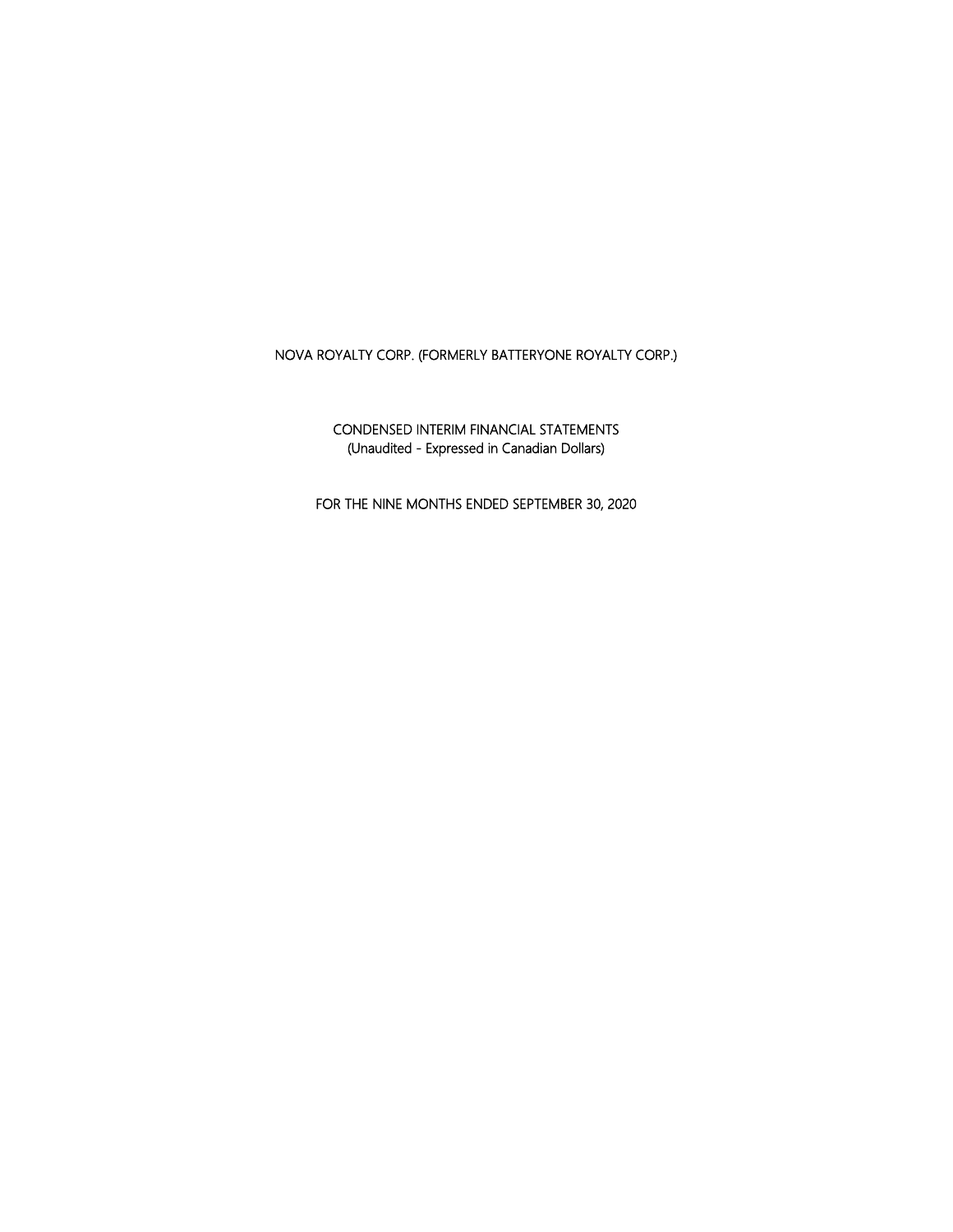CONDENSED INTERIM STATEMENTS OF FINANCIAL POSITION (Unaudited - Expressed in Canadian Dollars)

|                  |                | December 31, 2019                                                  |
|------------------|----------------|--------------------------------------------------------------------|
|                  |                |                                                                    |
|                  |                |                                                                    |
| \$               |                | 157,098                                                            |
| 22,272           |                | 6,894                                                              |
| 14,026           |                | 4,167                                                              |
| 2,418,266        |                | 168,159                                                            |
|                  |                |                                                                    |
| 271,415          |                | 46,154                                                             |
| 7,869,403        |                | 3,521,049                                                          |
| 8,140,818        |                | 3,567,203                                                          |
| \$               | $\updownarrow$ | 3,735,362                                                          |
|                  |                |                                                                    |
| \$               |                | 262,190                                                            |
| 1,347,238        |                | 262,190                                                            |
|                  |                |                                                                    |
| 10,505,043       |                | 3,703,537                                                          |
| 637,000          |                |                                                                    |
| 1,124,436        |                | 775,154                                                            |
| (3,054,633)      |                | (1,005,519)                                                        |
| 9,211,846        |                | 3,473,172                                                          |
| \$<br>10,559,084 | \$             | 3,735,362                                                          |
|                  |                | September 30, 2020<br>$2,381,968$ \$<br>10,559,084<br>1,347,238 \$ |

Nature and continuance of operations (Note 1) Commitments (Note 11) Events after the reporting date (Note 12)

These condensed interim financial statements were authorized for issuance by the Board of Directors on November 25, 2020.

#### Approved by the Board of Directors

*"Alex Tsukernik"* Director *"Brett Heath"* Director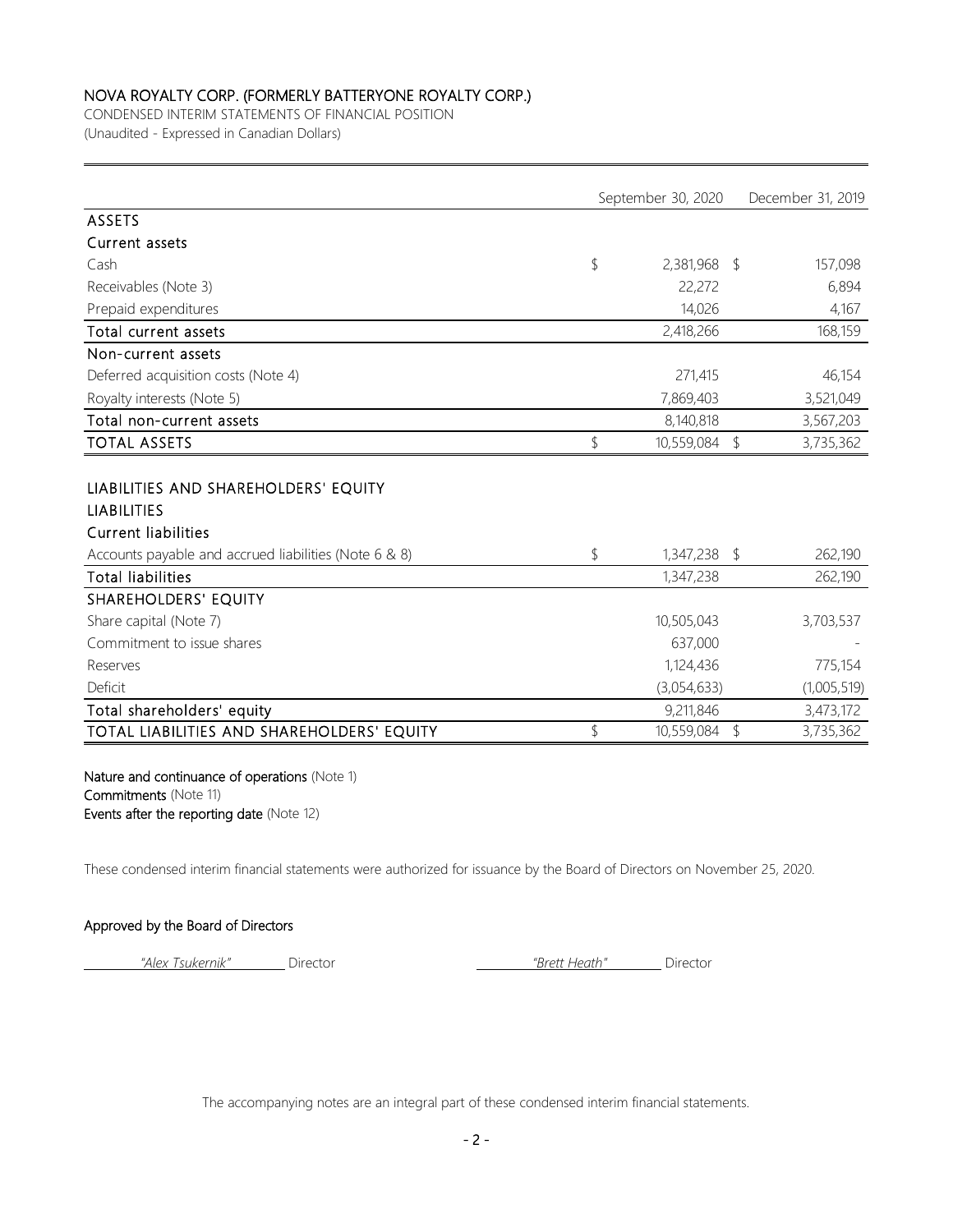CONDENSED INTERIM STATEMENTS OF LOSS AND COMPREHENSIVE LOSS (Unaudited - Expressed in Canadian Dollars)

|                                                      | Three months Ended |                    |  |                    | Nine Months Ended  |                    |  |  |
|------------------------------------------------------|--------------------|--------------------|--|--------------------|--------------------|--------------------|--|--|
|                                                      |                    | September 30, 2020 |  | September 30, 2019 | September 30, 2020 | September 30, 2019 |  |  |
| General and administrative expenses                  |                    |                    |  |                    |                    |                    |  |  |
| Consulting fees (Note 8)                             |                    | 164.599 \$         |  | $101,742$ \$       | 353,879 \$         | 159,317            |  |  |
| Filing fees                                          |                    | 42,125             |  |                    | 53,447             |                    |  |  |
| Investor relations                                   |                    | 25,074             |  |                    | 27,314             |                    |  |  |
| Office and administrative expenses                   |                    | 37,838             |  | 8,015              | 65,814             | 10,822             |  |  |
| Professional fees (Note 8)                           |                    | 151,461            |  | 10,833             | 330,668            | 40,471             |  |  |
| Share-based payments (Note 7 and 8)                  |                    | 588,595            |  | 105,461            | 1,259,514          | 333,014            |  |  |
| Travel and related expenses                          |                    | 55                 |  | 15,739             | 7,445              | 38,291             |  |  |
| Loss from operations                                 |                    | (1,009,747)        |  | (241,790)          | (2,098,081)        | (581, 915)         |  |  |
| Foreign exchange gain (loss)                         |                    | (26, 524)          |  | (34, 459)          | 48,967             | (33,266)           |  |  |
| Loss and comprehensive loss for the period           |                    | $(1,036,271)$ \$   |  | $(276, 249)$ \$    | $(2,049,114)$ \$   | (615, 181)         |  |  |
| Basic and diluted loss per common share              |                    | $(0.04)$ \$        |  | $(0.01)$ \$        | $(0.08)$ \$        | (0.03)             |  |  |
| Weighted average number of common shares outstanding |                    | 28,736,570         |  | 22,128,368         | 25,193,217         | 21,171,137         |  |  |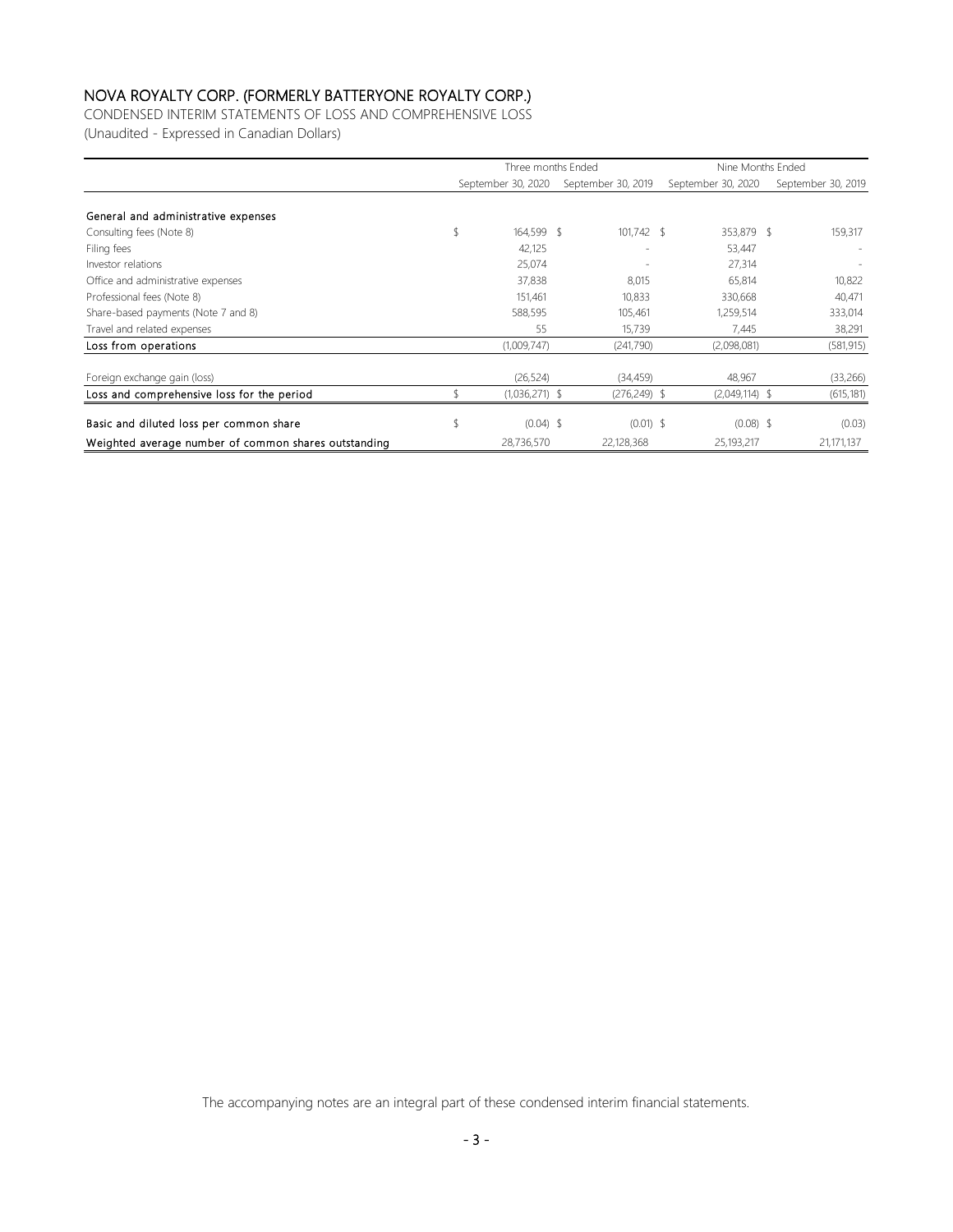CONDENSED INTERIM STATEMENTS OF CASH FLOWS (Unaudited - Expressed in Canadian Dollars)

|                                              | Nine Months Ended |                    |                    |  |  |  |  |
|----------------------------------------------|-------------------|--------------------|--------------------|--|--|--|--|
|                                              |                   | September 30, 2020 | September 30, 2019 |  |  |  |  |
| CASH FLOWS FROM OPERATING ACTIVITIES         |                   |                    |                    |  |  |  |  |
| Loss for the period                          | \$                | $(2,049,114)$ \$   | (615, 181)         |  |  |  |  |
| Items not affecting operating activities:    |                   |                    |                    |  |  |  |  |
| Unrealized foreign exchange effect on cash   |                   | 29,380             |                    |  |  |  |  |
| Items not affecting cash:                    |                   |                    |                    |  |  |  |  |
| Share-based payments                         |                   | 1,259,514          | 333,014            |  |  |  |  |
| Shares issued for services                   |                   | 23,000             |                    |  |  |  |  |
| Net change in non-cash working capital items |                   |                    |                    |  |  |  |  |
| Receivables                                  |                   | (15, 378)          | (6,650)            |  |  |  |  |
| Accounts payable and accrued liabilities     |                   | 21,281             | (91, 820)          |  |  |  |  |
| Prepaid expenses                             |                   | (9,859)            |                    |  |  |  |  |
| Net cash used in operating activities        |                   | (741, 176)         | (380, 637)         |  |  |  |  |
|                                              |                   |                    |                    |  |  |  |  |
| CASH FLOWS FROM INVESTING ACTIVITIES         |                   |                    |                    |  |  |  |  |
| Deferred acquisition costs                   |                   | (195, 623)         |                    |  |  |  |  |
| Acquisitions of royalty interests            |                   | (3,025,155)        | (1,880,001)        |  |  |  |  |
| Net cash used in investing activities        |                   | (3,220,778)        | (1,880,001)        |  |  |  |  |
| CASH FLOWS FROM FINANCING ACTIVITIES         |                   |                    |                    |  |  |  |  |
| Shares issued                                |                   |                    | 964,650            |  |  |  |  |
| Special warrants issued for cash             |                   | 5,846,586          |                    |  |  |  |  |
| Special warrant and share issue costs        |                   | (239, 232)         | (1,070)            |  |  |  |  |
| Cash received for options exercised          |                   | 131,250            |                    |  |  |  |  |
| Cash received for warrants exercised         |                   | 477,600            |                    |  |  |  |  |
| Net cash provided by financing activities    |                   | 6,216,204          | 963,580            |  |  |  |  |
|                                              |                   |                    |                    |  |  |  |  |
| Effect of exchange rate changes on cash      |                   | (29, 380)          |                    |  |  |  |  |
| Change in cash                               |                   | 2,224,870          | (1,297,058)        |  |  |  |  |
| Cash, beginning of period                    |                   | 157,098            | 1,570,009          |  |  |  |  |
| Cash, end of period                          | \$                | 2,381,968          | 272,951<br>\$      |  |  |  |  |

Supplemental disclosure with respect to cash flows (Note 10)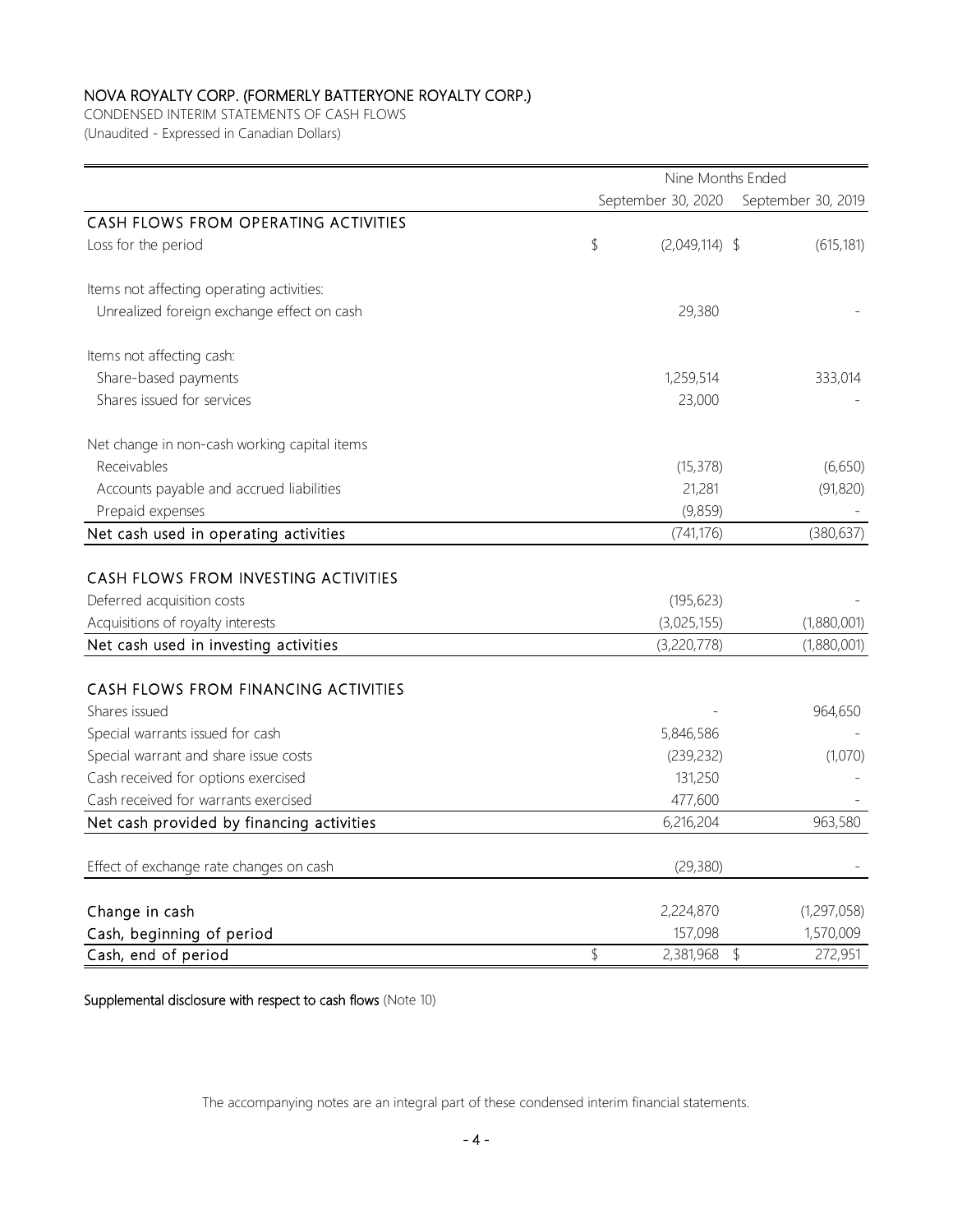CONDENSED INTERIM STATEMENTS OF CHANGES IN SHAREHOLDERS' EQUITY

(Unaudited - Expressed in Canadian Dollars)

|                                   |                          |                          | Subscriptions |                          |                          |                 | Total         |
|-----------------------------------|--------------------------|--------------------------|---------------|--------------------------|--------------------------|-----------------|---------------|
|                                   | Number                   | Share                    | received      | Commitment to            | Equity                   |                 | shareholders' |
|                                   | of shares                | capital                  | in advance    | issue shares             | Reserves                 | Deficit         | equity        |
| Balance as at December 31, 2018   | 13,582,000               | 1,591,287                | 125,000       | $\overline{\phantom{a}}$ | 18,068                   | $(78,079)$ \$   | 1,656,276     |
| Share issuances for cash          | 4,458,600                | 1,114,650                | (150,000)     | $\overline{\phantom{a}}$ |                          | $\sim$          | 964,650       |
| Units issued - royalty agreement  | 3,669,018                | 917,255                  |               | $\overline{\phantom{a}}$ | 343,482                  | $\sim$          | 1,260,737     |
| Shares issued - royalty agreement | 460.000                  | 115,000                  |               | $\overline{\phantom{a}}$ | $\sim$                   | $\sim$          | 115,000       |
| Share issuance costs              | $\overline{\phantom{a}}$ | (34, 655)                |               | $\sim$                   | $\overline{\phantom{a}}$ | $\sim$          | (34, 655)     |
| Share-based payments              | $\overline{\phantom{a}}$ | $\sim$                   | 25,000        | $\overline{\phantom{a}}$ | 308.014                  | $\sim$          | 333,014       |
| Loss for the period               |                          | $\overline{\phantom{a}}$ |               | $\overline{\phantom{a}}$ |                          | (615, 181)      | (615, 181)    |
| Balance as at September 30, 2019  | 22,169,618               | 3,703,537 \$             | $\sim$        | $\sim$                   | 669,564 \$               | $(693, 260)$ \$ | 3,679,841     |

|                                           |                          |                          | Subscriptions            |                          |                          |                          | Total         |
|-------------------------------------------|--------------------------|--------------------------|--------------------------|--------------------------|--------------------------|--------------------------|---------------|
|                                           | Number                   | Share                    | received                 | Commitment to            | Equity                   |                          | shareholders' |
|                                           | of shares                | capital                  | in advance               | issue shares             | Reserves                 | Deficit                  | equity        |
| Balance as at December 31, 2019           | 22,169,618 \$            | 3,703,537 \$             | $\sim$                   | $\overline{\phantom{a}}$ | 775,154 \$               | $(1,005,519)$ \$         | 3,473,172     |
| Special warrants issued for cash (Note 7) | 11,693,172               | 5,846,586                |                          | $\sim$                   | $\sim$                   | $\overline{\phantom{a}}$ | 5,846,586     |
| Shares issued - royalty agreement         | 425,280                  | 212,640                  |                          | $\overline{\phantom{a}}$ | $\overline{\phantom{a}}$ | $\overline{\phantom{a}}$ | 212,640       |
| Shares issued - options exercised         | 525,000                  | 131,250                  |                          |                          | $\overline{\phantom{a}}$ | $\overline{\phantom{a}}$ | 131,250       |
| Shares issued - warrants exercised        | 2,539,000                | 265,600                  |                          | 212,000                  | $\overline{\phantom{a}}$ | $\overline{\phantom{a}}$ | 477,600       |
| Special warrant issue costs - cash        | $\overline{\phantom{a}}$ | (239, 232)               | $\overline{\phantom{a}}$ | $\overline{\phantom{a}}$ | $\overline{\phantom{a}}$ | $\sim$                   | (239, 232)    |
| Special warrant issue costs - warrants    |                          | (63,066)                 |                          |                          | 63,066                   | $\sim$                   |               |
| Share-based payments                      | 900,000                  | 450,000                  |                          | 425,000                  | 384,514                  | $\sim$                   | 1,259,514     |
| Reversal of reserves on exercise of       |                          |                          |                          |                          |                          |                          |               |
| options                                   |                          | 98,298                   |                          |                          | (98, 298)                |                          |               |
| Shares issued for services                | 46,000                   | 23,000                   |                          | $\overline{\phantom{a}}$ | $\overline{\phantom{a}}$ |                          | 23,000        |
| Shares issued for debt                    | 200,004                  | 76,430                   |                          | $\overline{\phantom{a}}$ | $\overline{\phantom{a}}$ |                          | 76,430        |
| Loss for the period                       | $\overline{\phantom{a}}$ | $\overline{\phantom{a}}$ | -                        |                          |                          | (2,049,114)              | (2,049,114)   |
| Balance as at September 30, 2020          | 38,498,074               | 10,505,043 \$            | $\sim$                   | 637,000 \$               | 1,124,436 \$             | $(3,054,633)$ \$         | 9,211,846     |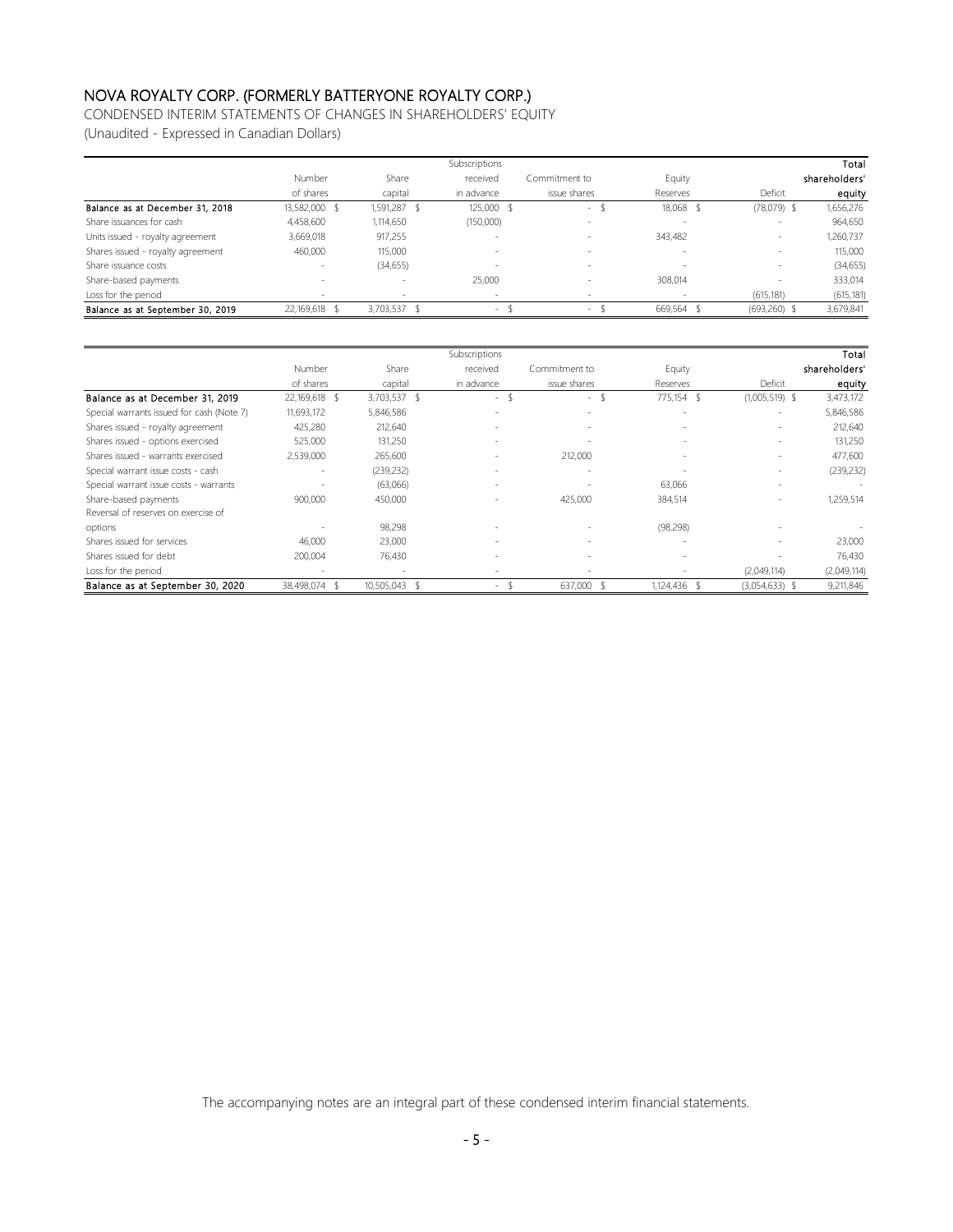NOTES TO THE CONDENSED INTERIM FINANCIAL STATEMENTS (Unaudited - Expressed in Canadian Dollars) FOR THE NINE MONTHS ENDED SEPTEMBER 30, 2020 AND 2019

### 1. NATURE AND CONTINUANCE OF OPERATIONS

Nova Royalty Corp. (formerly BatteryOne Royalty Corp.) (the "Company") is a royalty company focused on nickel and copper deposits. The Company was incorporated pursuant to the provisions of the British Columbia Business Corporations Act on July 20, 2018 and changed its name to Nova Royalty Corp. on June 9, 2020. The Company's head office, registered, and records office address is 501 – 543 Granville Street, Vancouver, British Columbia, Canada. The Company filed a non-offering prospectus to apply for trading on the TSX Venture Exchange ("TSX-V") and October 1, 2020, the common shares of the Company commenced trading on the TSX-V at the opening of the market under the ticker symbol "NOVR".

These financial statements are prepared on a going concern basis, which assumes that the Company will be able to meet its obligations and continue its operations for its next fiscal year. Realization values may be substantially different from the carrying values shown and these financial statements do not give effect to adjustments that would be necessary to the carrying values and classification of assets and liabilities should the Company be unable to continue as a going concern. The Company's continuing operations and the ability of the Company to meet commitments are dependent upon the ability of the Company to continue to raise additional equity or debt financing, or the realization of cash generating royalty interests. At the date of these financial statements, the Company has not realized cash generating operations on any of its planned royalty interests. The Company has not achieved profitable operations and has accumulated losses since inception. Including funds available from a subsequently closed financing and a convertible loan facility (Note 12), management estimates it has sufficient cash to continue operations for the next 12 months.

In March 2020, the World Health Organization declared coronavirus COVID-19 a global pandemic. This contagious disease outbreak, which has continued to spread, and any related adverse public health developments, has adversely affected workforces, economies, and financial markets globally, potentially leading to an economic downturn. It is not possible for the Company to predict the duration or magnitude of the adverse results of the outbreak and its effects on the Company's business or ability to raise funds.

### 2. SUMMARY OF SIGNIFICANT ACCOUNTING POLICIES

#### Basis of preparation and measurement

These unaudited condensed interim financial statements have been prepared in accordance with International Financial Reporting Standards ("IFRS") as issued by the International Accounting Standards Board ("IASB"). These unaudited condensed interim financial statements have been prepared in accordance with International Accounting Standard 34, Interim Financial Reporting ("IAS 34"). Accordingly, certain disclosures included in the annual financial statements prepared in accordance with IFRS have been condensed or omitted. These unaudited condensed interim consolidated financial statements should be read in conjunction with the Company's audited financial statements for the year ended December 31, 2019.

The accounting policies applied in the preparation of these unaudited condensed interim financial statements are consistent with those applied and disclosed in the Company's audited financial statements for the year ended December 31, 2019, except for those noted below. The Company's interim results are not necessarily indicative of its results for a full year.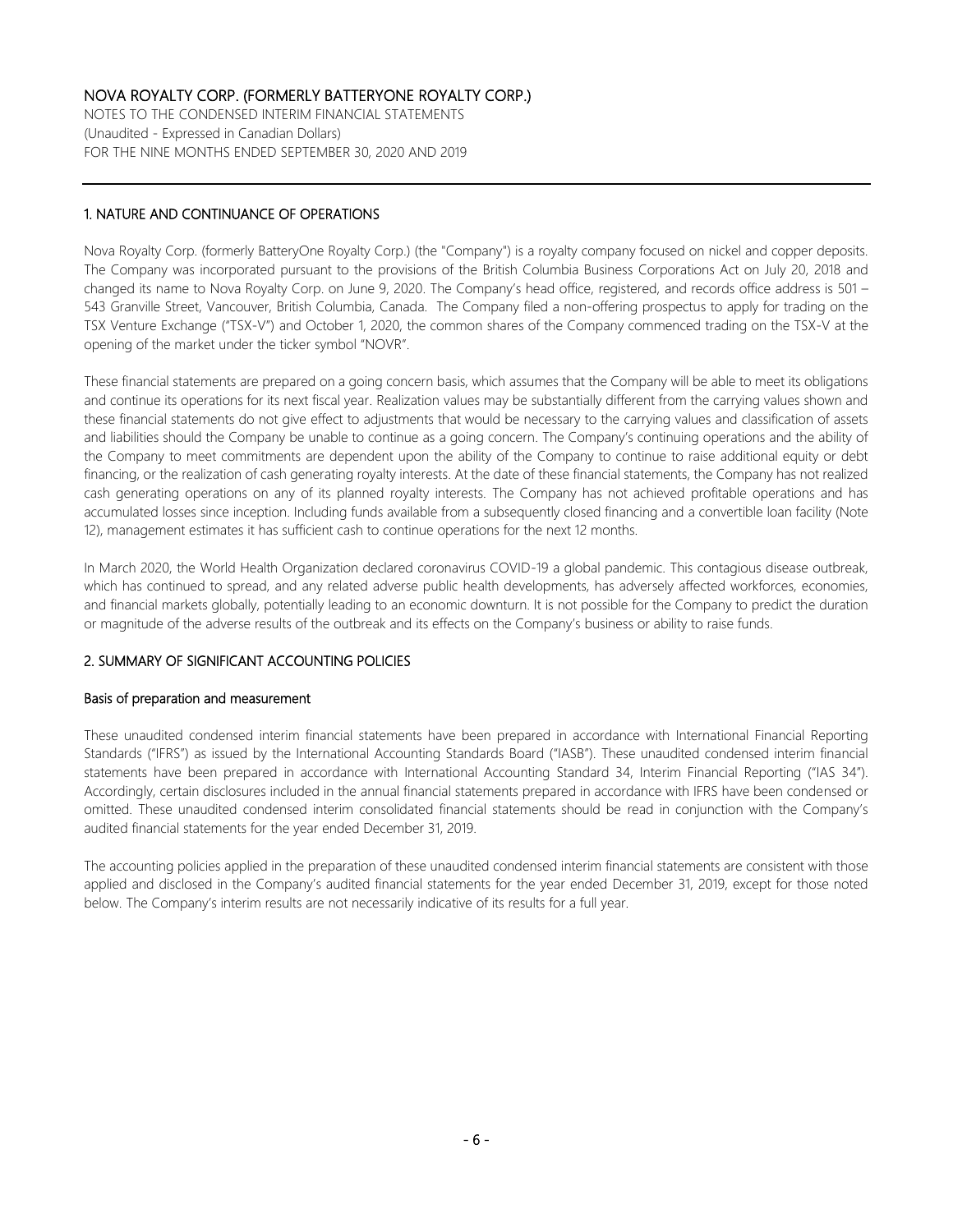NOTES TO THE CONDENSED INTERIM FINANCIAL STATEMENTS (Unaudited - Expressed in Canadian Dollars) FOR THE NINE MONTHS ENDED SEPTEMBER 30, 2020 AND 2019

#### 2. SUMMARY OF SIGNIFICANT ACCOUNTING POLICIES (Continued)

#### New accounting policy for interests in Joint Arrangements

A joint arrangement can take the form of a joint venture or joint operation. All joint arrangements involve a contractual arrangement that establishes joint control, which exists only when decisions about the activities that significantly affect the returns of the investee require unanimous consent of the parties sharing control. A joint operation is a joint arrangement in which we have rights to the assets and obligations for the liabilities relating to the arrangement. A joint venture is a joint arrangement in which we have rights to only the net assets of the arrangement.

Joint operations are accounted for by recognizing the Company's share of the assets, liabilities, revenue, expenses and cash flows of the joint operation in the financial statements. The Company has no joint arrangements accounted for as a joint venture.

#### 3. RECEIVABLES

The Company's receivables arise from goods and services tax receivable from government taxation authorities and amounts due from a joint operating partner.

|                                  | September 30 | December 31 |
|----------------------------------|--------------|-------------|
|                                  | 2020         | 2019        |
| GST and HST recoverable          | $16.474$ \$  | 6,894       |
| Due from joint operating partner | 5,798        |             |
|                                  | 22,272       | 6,894       |

#### 4. DEFERRED ACQUISITION COSTS

Costs incurred prior to the execution and closing of a royalty agreement are deferred. Deferred costs are re-allocated to royalty interests upon signing of a definitive agreement. If management determines not to proceed with a proposed acquisition, the deferred costs are expensed at that time.

During the nine months ended September 30, 2020, the changes in deferred acquisition costs are as follows:

| Balance, December 31, 2019                                                 | 46,154    |
|----------------------------------------------------------------------------|-----------|
| Re-allocated to royalty interests (Note 5)                                 | (46, 154) |
| Cash deposit for the Wollaston Copper Belt exploration royalties (Note 12) | 135,000   |
| Professional fees paid or accrued                                          | 136,415   |
| Balance, September 30, 2020                                                | 271,415   |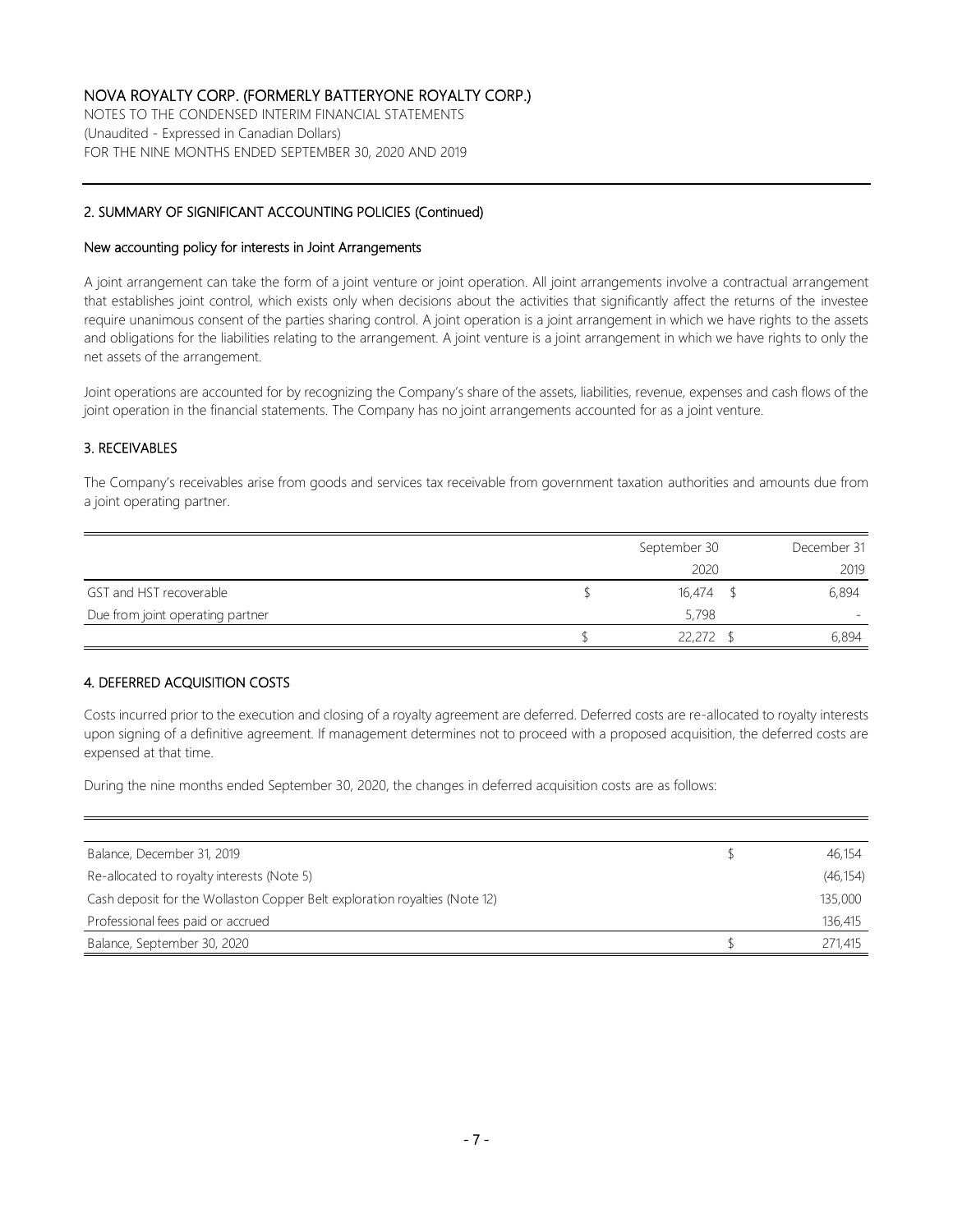NOTES TO THE CONDENSED INTERIM FINANCIAL STATEMENTS (Unaudited - Expressed in Canadian Dollars) FOR THE NINE MONTHS ENDED SEPTEMBER 30, 2020 AND 2019

### 5. ROYALTY INTERESTS

|                                         | Dumont<br>Nickel | Copper King              |      | <b>NUB East</b>          |               | <b>NWT</b> | Pinnacle Reef            |     | Nueva Union |   | Total royalty<br>interests |
|-----------------------------------------|------------------|--------------------------|------|--------------------------|---------------|------------|--------------------------|-----|-------------|---|----------------------------|
| Balance, December 31, 2019              | 3,357,582        | 41,781                   | -S   | 41,781 \$                |               | 41,781 \$  | 38,124                   | \$  | $\sim$      | Ֆ | 3,521,049                  |
| Cash consideration                      |                  |                          |      |                          |               |            | $\qquad \qquad$          |     | 2,992,638   |   | 2,992,638                  |
| Accrual for staged acquisition payments |                  | $\overline{\phantom{a}}$ |      |                          |               |            | $\overline{\phantom{a}}$ |     | 1,062,724   |   | 1,062,724                  |
| Shares issued as finders fees           |                  | $\overline{\phantom{a}}$ |      | $\overline{\phantom{a}}$ |               |            | $\qquad \qquad$          |     | 186,060     |   | 186,060                    |
| Professional fees and other expenses    |                  | -                        |      | $\overline{\phantom{0}}$ |               |            | ٠                        |     | 60,778      |   | 60,778                     |
| Re-allocation from deferred acquisition |                  |                          |      |                          |               |            |                          |     |             |   |                            |
| costs                                   |                  | $\overline{\phantom{a}}$ |      | $\overline{\phantom{a}}$ |               |            | $\overline{\phantom{a}}$ |     | 46,154      |   | 46,154                     |
| Balance, September 30, 2020             | 3,357,582        | 41.781                   | - \$ | 41,781                   | $\mathcal{S}$ | 41.781 \$  | 38,124                   | \$. | 4,348,354   |   | 7,869,403                  |

#### *NuevaUnión*

In February 2020, the Company acquired an existing 2.0% net smelter returns ("NSR") royalty on future copper production on the Cantarito claim of the La Fortuna deposit in the Huasco Province in the Atacama Region of Chile. The acquisition was completed as a joint venture with Metalla Royalty & Streaming Ltd. ("Metalla") with the companies having formed a special purpose vehicle to hold the Cantarito royalty. The total acquisition value was US\$8,000,000, with US\$3,000,000 (\$3,996,030) cash paid on closing, US\$1,000,000 (\$1,332,000) to be paid twelve months after closing (accrued), and US\$4,000,000 upon achievement of commercial production, to be paid equally in cash and common shares of the purchasers. All acquisition payments will be split pro-rata with the Company paying 75% and Metalla 25%. As part of the acquisition the Company paid a 2% finder's fee through the issuance of 425,280 common shares valued at \$212,640.

### *Pacific Empire royalty portfolio*

In March 2019, the Company acquired a portfolio of royalties from Pacific Empire Minerals Corp. ("PEMC"). The portfolio includes a 1.0% NSR on all metals and minerals produced from PEMC's Copper King, NUB East and NWT projects. As part of the agreement, PEMC also agreed to grant to the Company a right to acquire a 1.0% NSR on all metals and minerals produced from PEMC's Pinnacle Reef project in the event the existing option agreement on this property is terminated or expires. PEMC has also agreed to grant the Company a right of first refusal on any future royalty or streaming transactions on the projects. Pursuant to the agreement for the royalties, the Company paid \$10,000 in cash and issued 345,000 common shares valued at \$86,250. In August 2019 as a result of the termination of the existing option agreement on the Pinnacle Reef property, the Company exercised its right to acquire the 1% NSR on the Pinnacle Reef property. In exchange the Company issued to PEMC 115,000 common shares valued at \$28,750.

#### *Dumont Nickel - Cobalt Project*

In January 2019, the Company completed the acquisition of a 2.0% NSR on future production over metals from Karora Resources Inc.'s ("KRR") Dumont Nickel-Cobalt ("Dumont") project, in Quebec, Canada from two private royalty holders by way of exercise of an option to purchase agreement. The acquisition price paid was \$2,000,000 in cash and 3,669,018 units of the Company, with each unit consisting of one common share and one half of one common share purchase warrant. The compensatory warrants were valued at \$343,482 using the Black-Scholes option pricing model with the following assumptions: risk-free interest rate of 1.93%, dividend yield of 0%, volatility of 100% and an expected life of 5 years. KRR can buyback 1% of the NSR for \$1,000,000.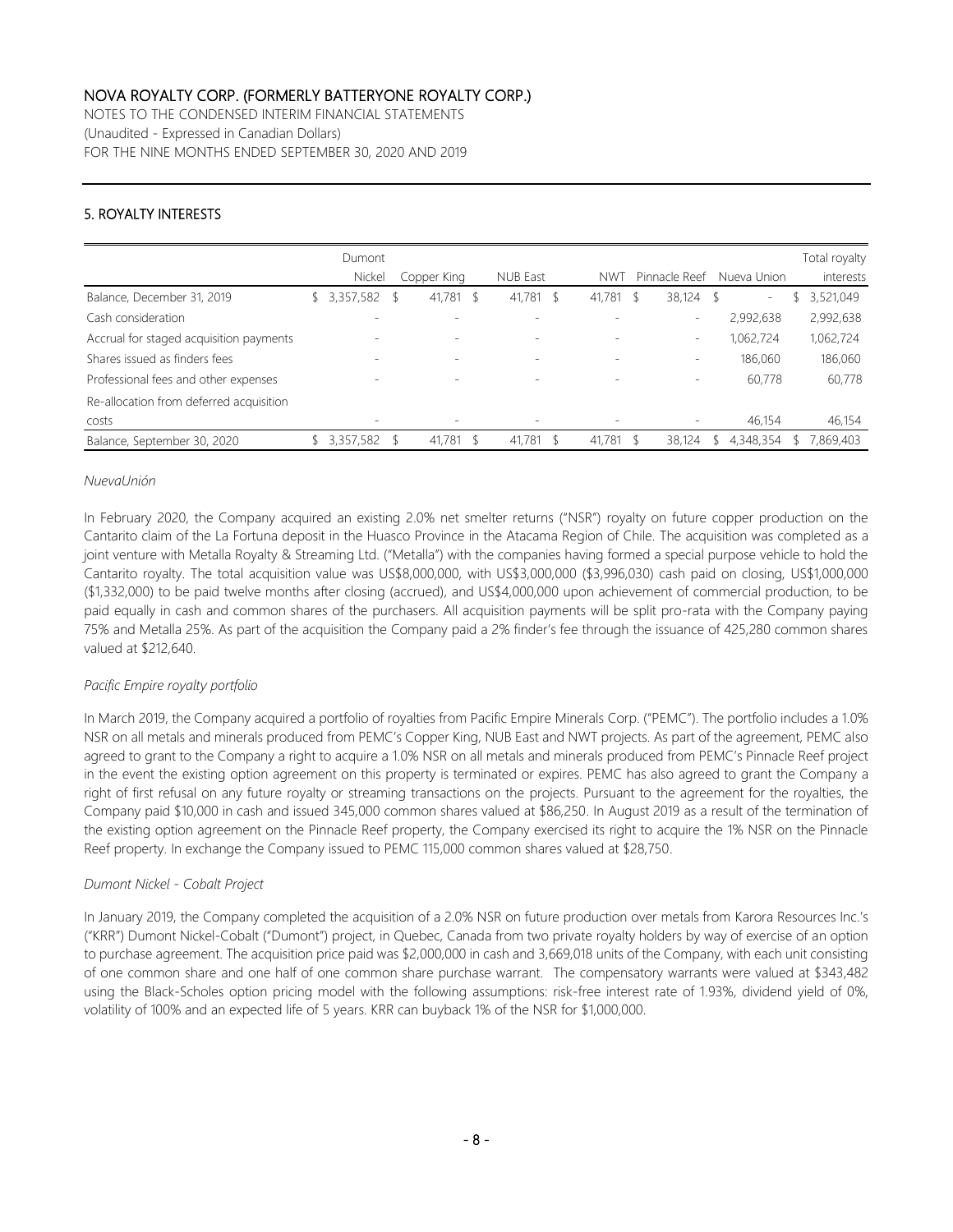NOTES TO THE CONDENSED INTERIM FINANCIAL STATEMENTS (Unaudited - Expressed in Canadian Dollars) FOR THE NINE MONTHS ENDED SEPTEMBER 30, 2020 AND 2019

### 6. ACCOUNTS PAYABLE AND ACCRUED LIABILITIES

|                                                   | September 30 | December 31 |
|---------------------------------------------------|--------------|-------------|
|                                                   | 2020         | 2019        |
| Accounts payable                                  | $200,620$ \$ | 106,061     |
| Accrued liabilities                               | 144,376      | 156,129     |
| Payable on NuevaUnion royalty acquistion (Note 5) | 1,002,242    |             |
|                                                   | 1,347,238    | 262,190     |

#### 7. SHARE CAPITAL

As at September 30, 2020, the authorized share capital of the Company was an unlimited number of common and preferred shares without par value.

#### Issued share capital

During the nine months ended September 30, 2020, the Company:

- Issued 11,693,172 special warrants of the Company for gross proceeds of \$5,846,586. Each special warrant had a subscription price of \$0.50 and will be deemed exercised into one unit of the Company for no additional consideration, on the earlier of (i) becoming a reporting issuer and obtaining a listing of the common shares of the Company on a recognized stock exchange in Canada; (ii) a transaction that provides holders of the special warrants with comparable liquidity; or (iii) the date that is four months and one day following the closing. Each unit will consist of one common share and one-half of one common share purchase warrant. Each warrant shall entitle the holder thereof to purchase one common share at an exercise price of \$1.00 at any time up to 24 months following the closing subject to an acceleration clause. As part of the issuance of special warrants the Company incurred \$302,298 in share issue costs as follows: \$239,232 in cash and 239,000 broker warrants valued at \$63,066. Each broker's warrant being exercisable into one common share of the Company at an exercise price of \$0.50 and expiring 24 months from the date of issuance. The fair value of broker warrants was estimated using the Black-Scholes option pricing model with weighted average assumptions as follows: risk-free interest rate of 1.52%, dividend yield of 0%, volatility of 100%, forfeiture rate of 0%, and an expected life of 2 years. On September 1, 2020, the Company became a listed entity on the TSX-V and the special warrants were exercised into 11,693,172 units;
- Issued 425,280 common shares valued at \$212,640 or \$0.50 per share as finders' fees for the NuevaUnión royalty acquisition (Note 5);
- Issued 525,000 common shares for gross proceeds of \$131,250 pursuant to the exercise of stock options;
- Issued 2,539,000 common shares for gross proceeds of \$265,600 pursuant to the exercise of warrants;
- Issued 900,000 common shares valued at \$450,000 pursuant to the vesting of restricted share units ("RSUs");
- Issued 200,004 common shares to Seabord Services Corp. for settlement of debt in the amount of \$76,430 (Note 8);
- Issued 46,000 common shares to consultants of the Company in exchange for consulting and legal services rendered in the amount of \$23,000; and
- Received \$212,000 pursuant to the exercise of warrants which were recorded as a commitment to issue shares and issued subsequently (Note 12).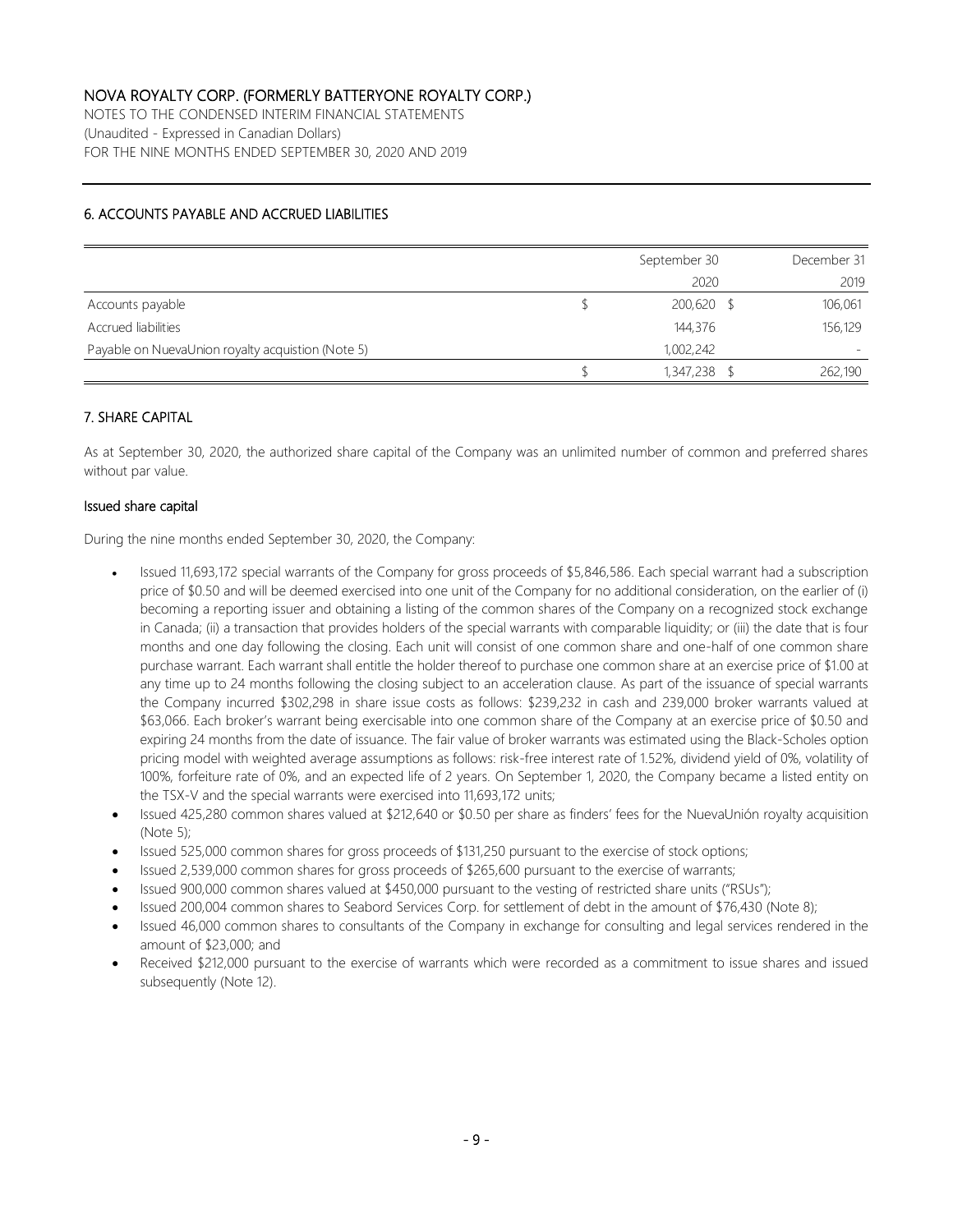NOTES TO THE CONDENSED INTERIM FINANCIAL STATEMENTS (Unaudited - Expressed in Canadian Dollars) FOR THE NINE MONTHS ENDED SEPTEMBER 30, 2020 AND 2019

## 7. SHARE CAPITAL (Continued)

During the nine months ended September 30, 2019, the Company:

• Issued 2,059,600 units of the Company at a price of \$0.25 per unit for gross proceeds of \$514,900 of which \$150,000 was received during the year ended December 31, 2018. Each unit was comprised of one common share and one-half common share purchase warrant. Each full warrant entitles the holder to purchase one common share of the Company at an exercise price of \$0.40 per share until January 10, 2021;

Completed the purchase of the Dumont Royalty through the issuance of 3,669,018 units of the Company valued at \$917,255 or \$0.25 per share. Each unit was comprised of one common share and one-half of one common share purchase warrant. Each full warrant entitles the holder to purchase one common share of the Company at an exercise price of \$0.25 per share until January 16, 2024;

- Issued 2,399,000 units of the Company at a price of \$0.25 per unit for gross proceeds of \$599,750. Each unit comprised of one common share and one-half common share purchase warrant. Each full warrant entitles the holder to purchase one common share of the Company at an exercise price of \$0.40 per share until February 22, 2021; and
- Issued 345,000 common shares of the Company valued at \$86,250 or \$0.25 per share pursuant to PEMC pursuant to the Copper King, NUB East and NWT royalty interests.
- Paid or accrued \$33,592 in legal and regulatory costs related to the private placements and property purchases.

#### Share compensation plan

On January 3, 2020, the Company's Board of Directors adopted the amended and restated share compensation plan (the "Plan"). The Plan is a fixed plan pursuant to which the number of common shares which may be issued pursuant to restricted share units and stock options granted under the Plan is a maximum of 6,952,558 in aggregate or such additional amount as may be approved from time to time by the shareholders of the Company and the exchange on which the common shares trade.

#### Share-based payments

During the nine months ended September 30, 2020, the Company recorded share-based payments expense of \$1,259,514 (2019 - \$333,014), of which \$150,632 (2019 - \$308,014) represents the fair value of options vested during the period with the offsetting amounts credited to reserves, \$Nil (2019 - \$25,000) represents the value of 500,000 common shares subscribed to at \$0.05 which were converted to compensation, and \$1,108,882 (2019- \$Nil) which represents the fair value of RSU's vested during the period.

#### Stock options

The total maximum number of common shares that may be issued on exercise of options, together with any other share compensation arrangements of the Company, shall not exceed 3,476,279. The exercise price of each option is to be not less than the fair market value of the Company's stock as determined by the plan administrator. The vesting terms are determined at the time of the option grant.

On July 14, 2020, prior to the listing of the Company's common shares on the TSX-V, the Company lifted the vesting conditions for certain unexercised stock options that were granted on March 1, 2019.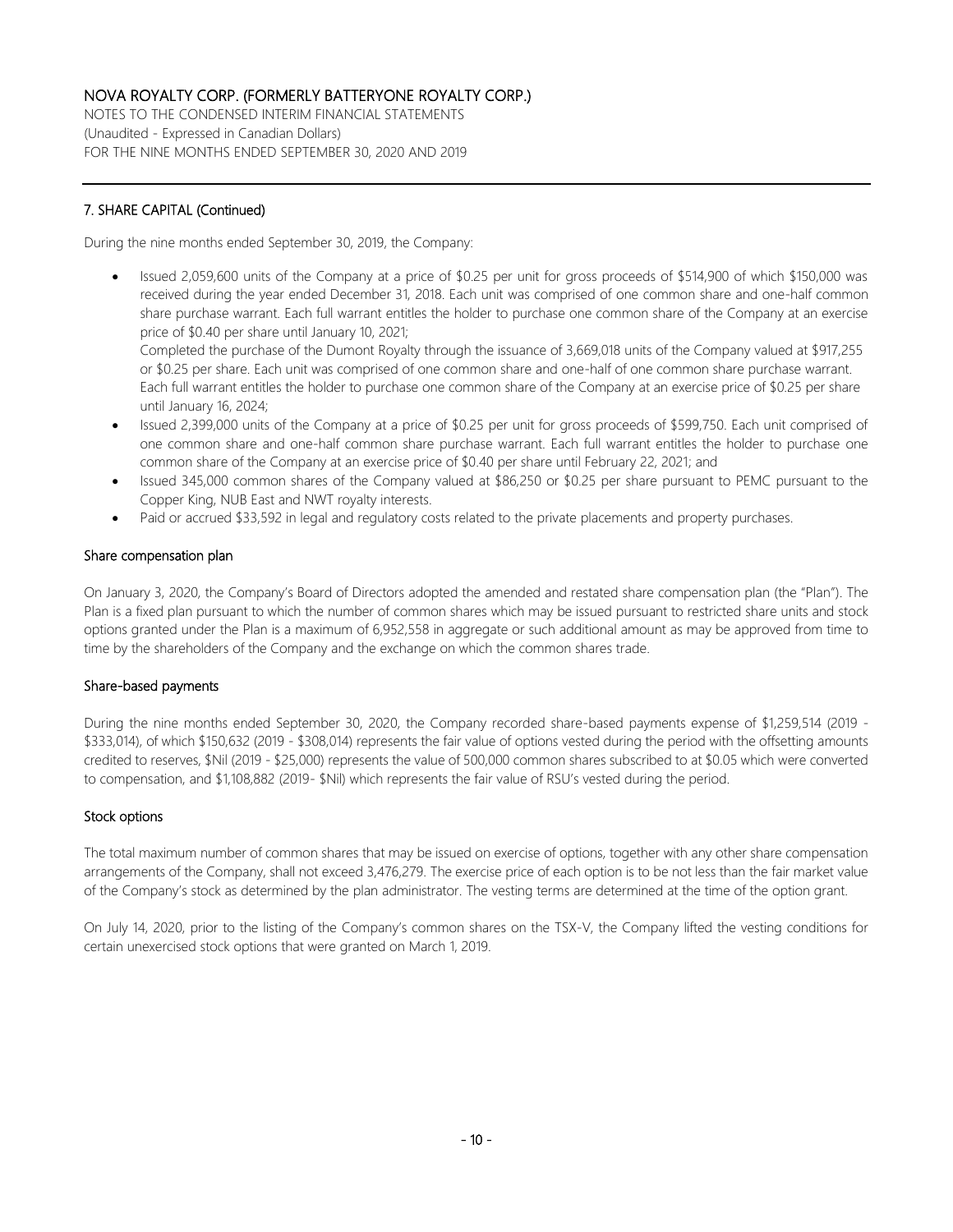NOTES TO THE CONDENSED INTERIM FINANCIAL STATEMENTS (Unaudited - Expressed in Canadian Dollars) FOR THE NINE MONTHS ENDED SEPTEMBER 30, 2020 AND 2019

### 7. SHARE CAPITAL (Continued)

The continuity of stock options for the nine months ended September 30, 2020 is as follows:

|                             |                   | Weigted Average |
|-----------------------------|-------------------|-----------------|
|                             | Number of Options | Exercise Price  |
| Balance, December 31, 2019  | $3,150,000$ \$    | 0.25            |
| Exercised                   | (525,000)         | 0.25            |
| Balance, September 30, 2020 | $2,625,000$ \$    | 0.25            |

The following table summarizes the stock options outstanding and exercisable at September 30, 2020:

|               | Number of |             |                |               |
|---------------|-----------|-------------|----------------|---------------|
| Date Granted  | Options   | Exercisable | Exercise Price | Expiry Date   |
| March 1, 2019 | 2,625,000 | 1,968,750   | 0.25           | March 1, 2024 |

As at September 30, 2020, all outstanding stock options vest 25% every six months starting September 1, 2019. The weighted average remaining useful life of stock options outstanding is 3.42 years (December 31, 2019 - 4.17 years).

#### Restricted share units

The RSUs entitle employees, directors, or officers to common shares of the Company upon vesting based on vesting terms determined by the Company's Board of Directors at the time of grant. A total of 3,476,279 RSUs are reserved for issuance under the Plan. The continuity of RSUs for the nine months ended September 30, 2020 is as follows:

| Date Granted       | December 31, 2019        | Granted   | Vested      | Expired/Cancelled        | September 30, 2020       |
|--------------------|--------------------------|-----------|-------------|--------------------------|--------------------------|
| January 3, 2020    | $-$                      | 900,000   | (900,000)   |                          |                          |
| April 28, 2020     | $\overline{\phantom{0}}$ | 1,800,000 | (400,000)   |                          | 1,400,000                |
| September 30, 2020 | $\overline{\phantom{0}}$ | 450,000   | (450,000)   | $\overline{\phantom{0}}$ | $\overline{\phantom{a}}$ |
|                    |                          | 3,150,000 | (1,750,000) |                          | 1,400,000                |

As at September 30, 2020, there were 850,000 RSUs vested and the common shares issued subsequently pursuant to the vesting of these RSUs have been recorded as a commitment to issue of \$425,000.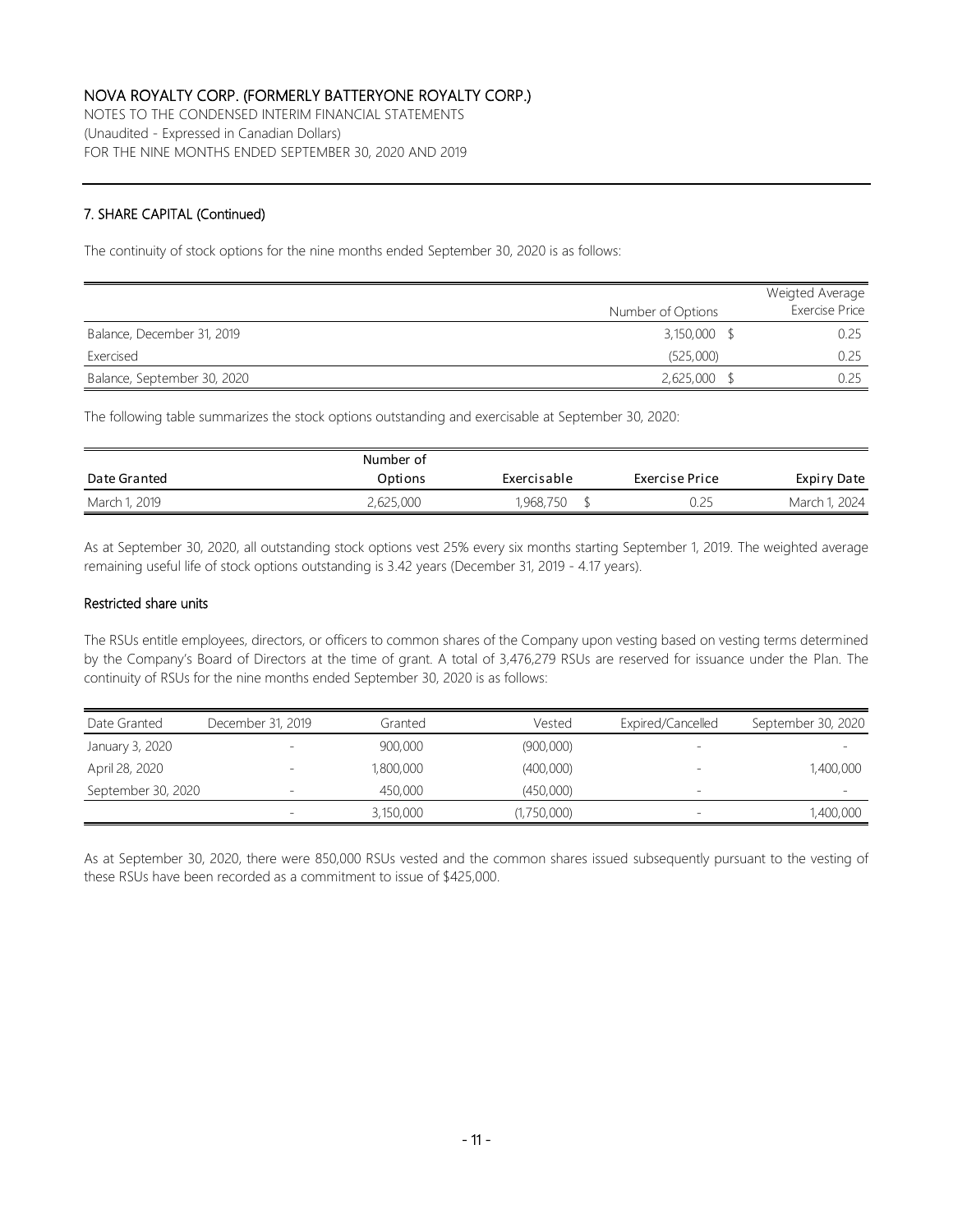NOTES TO THE CONDENSED INTERIM FINANCIAL STATEMENTS (Unaudited - Expressed in Canadian Dollars) FOR THE NINE MONTHS ENDED SEPTEMBER 30, 2020 AND 2019

### 7. SHARE CAPITAL (Continued)

#### **Warrants**

The continuity of warrants for the nine months ended September 30, 2020 is as follows:

|                             |                    | Weigted Average       |
|-----------------------------|--------------------|-----------------------|
|                             | Number of Warrants | <b>Exercise Price</b> |
| Balance, December 31, 2019  | 10,854,810 \$      | 0.26                  |
| Issued                      | 6,085,586          | 1.00                  |
| Exercised                   | (2,539,000)        | 0.10                  |
| Balance, September 30, 2020 | 14,401,396 \$      | 0.60                  |

The following table summarizes the warrants outstanding as at September 30, 2020:

| Date Issued                         | Number of Warrants |               | Exercise Price | <b>Expiry Date</b> |
|-------------------------------------|--------------------|---------------|----------------|--------------------|
| July 20, 2018                       | 400,000            | $\mathcal{S}$ | 0.10           | July 20, 2021      |
| September 10, 2018                  | 1,100,000          |               | 0.10           | September 10, 2021 |
| October 15, 2018                    | 500,000            |               | 0.40           | October 15, 2020   |
| October 25, 2018                    | 1,517,000          |               | 0.40           | October 25, 2020   |
| December 21, 2018                   | 735,000            |               | 0.40           | December 21, 2020  |
| January 10, 2019                    | 1,029,800          |               | 0.40           | January 10, 2021   |
| January 16, 2019                    | 1,834,510          |               | 0.25           | January 16, 2024   |
| February 22, 2019                   | 165,000            |               | 0.40           | February 22, 2021  |
| March 1, 2019                       | 1,034,500          |               | 0.40           | March 1, 2021      |
| February 19, 2020 - Broker warrants | 239,000            |               | 0.50           | February 19, 2022  |
| September 1, 2020                   | 125,000            |               | 1.00           | February 7, 2022   |
| September 1, 2020                   | 5,521,586          |               | 1.00           | February 11, 2022  |
| September 1, 2020                   | 200,000            |               | 1.00           | February 12, 2022  |
|                                     | 14,401,396         |               |                |                    |

### 8. RELATED PARTY TRANSACTIONS AND BALANCES

The Company entered into certain transactions with key management personnel, which the Company has defined as Officers and Directors of the Company. The aggregate value of these transactions and outstanding balances are as follows:

|                                              | Share-based              |  |          |  |         |
|----------------------------------------------|--------------------------|--|----------|--|---------|
| For the nine months ended September 30, 2020 | Cash                     |  | Payments |  | Total   |
| Management                                   | 134.902                  |  | 368,778  |  | 503,680 |
| <b>Directors</b>                             | $\overline{\phantom{a}}$ |  | 363,563  |  | 363,563 |
|                                              | 134,902                  |  | 732,341  |  | 867,243 |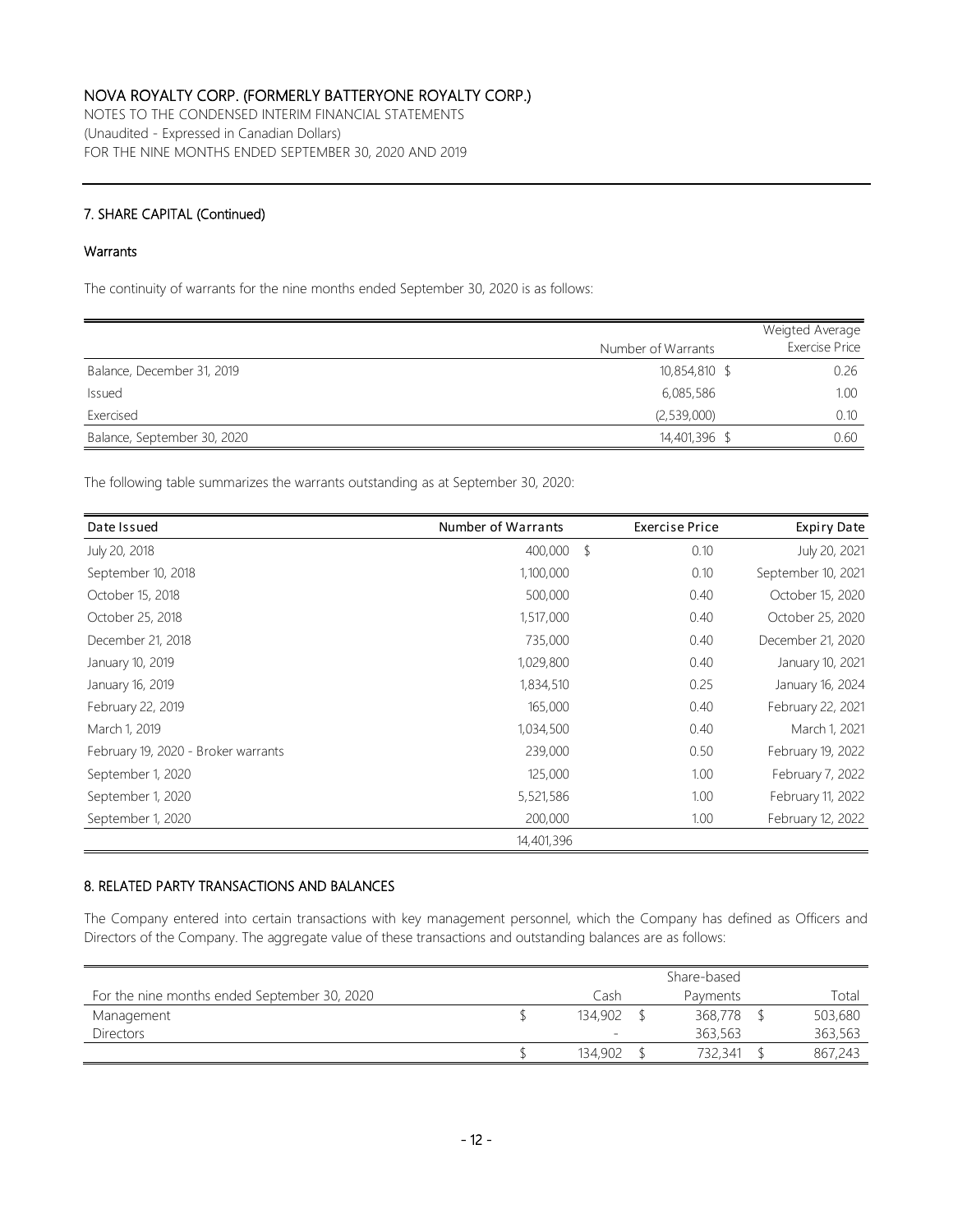NOTES TO THE CONDENSED INTERIM FINANCIAL STATEMENTS (Unaudited - Expressed in Canadian Dollars) FOR THE NINE MONTHS ENDED SEPTEMBER 30, 2020 AND 2019

### 8. RELATED PARTY TRANSACTIONS AND BALANCES (Continued)

|                                              | Share-based |  |                 |  |         |
|----------------------------------------------|-------------|--|-----------------|--|---------|
| For the nine months ended September 30, 2019 | Cash        |  | <b>Payments</b> |  | Total   |
| Management                                   | 93,686      |  | 48,891          |  | 142,577 |
| <b>Directors</b>                             | -           |  | 39,112          |  | 39,112  |
|                                              | 93,686      |  | 88,003          |  | 181,689 |

During the nine months ended September 30, 2020, the Company paid or accrued \$239,112 (2019 - \$36,287) for professional fees, \$46,312 (2019 - \$31,345) for share issue costs, and \$74,459 (2019 - \$13,357) for royalty interest acquisition costs collectively to DLA Piper (Canada) LLP ("DLA Piper") and Gowling WLG (Canada) LLP ("Gowling"), law firms in which a director is a current and former partner, respectively.

Also, during the nine months ended September 30, 2020, the Company paid or accrued \$60,001 (2019 - \$30,000) to Seabord Services Corp. ("Seabord"). Seabord provides the following services: A Chief Financial Officer ("CFO"), a Corporate Secretary, accounting and administration staff, and office space to the Company. The CFO and Corporate Secretary are employees of Seabord and are not paid directly by the Company.

As at September 30, 2020, included in accounts payable and accrued liabilities is \$1,569 (December 31, 2019 - \$1,847) to key management personnel for fees and reimbursable expenses, \$28,572 (December 31, 2019 - \$45,000) to Seabord, and \$198,602 to DLA Piper (December 31, 2019 - \$102,741 to Gowling).

During the nine months ended September 30, 2020, the Company issued 200,004 common shares to Seabord for settlement of \$76,430 in debt related to services provided.

#### 9. FINANCIAL INSTRUMENTS

The Company classifies its financial instruments as follows:

|                                          | September 30       | December 31 |
|------------------------------------------|--------------------|-------------|
|                                          | 2020               | 2019        |
| Financial assets                         |                    |             |
| Fair value through profit or loss:       |                    |             |
| Cash                                     | \$<br>2,381,968 \$ | 157,098     |
| <b>Financial liabilities</b>             |                    |             |
| Amortized cost:                          |                    |             |
| Accounts payable and accrued liabilities | 2,284,738 \$       | 262,190     |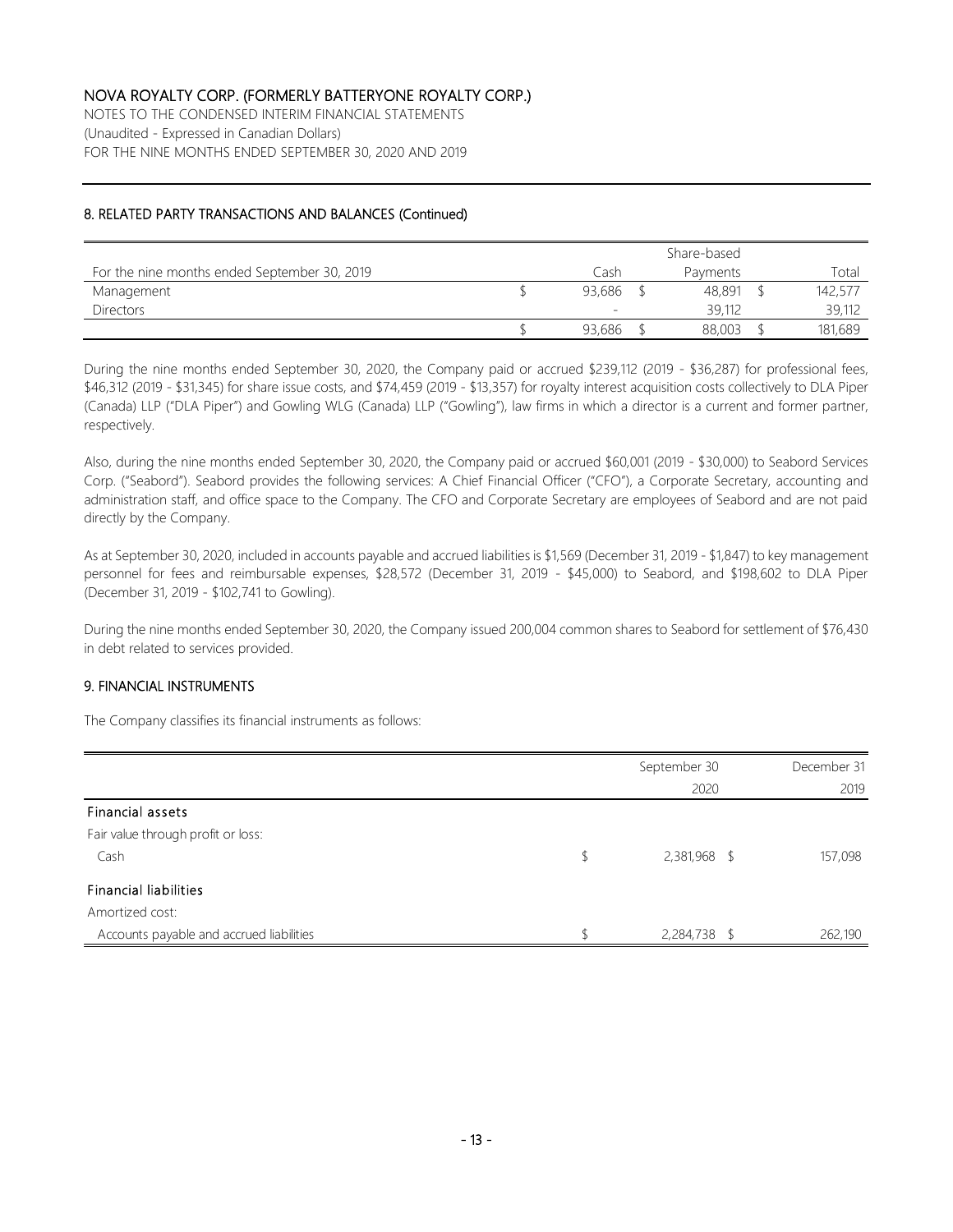NOTES TO THE CONDENSED INTERIM FINANCIAL STATEMENTS (Unaudited - Expressed in Canadian Dollars) FOR THE NINE MONTHS ENDED SEPTEMBER 30, 2020 AND 2019

#### 9. FINANCIAL INSTRUMENTS (Continued)

#### Fair value

Financial instruments recorded at fair value on the statement of financial position are classified using a fair value hierarchy that reflects the significance of the inputs used in making the measurements. The fair value hierarchy has the following levels:

- Level 1 Unadjusted quoted prices in active markets for identical assets or liabilities;
- Level 2 Inputs other than quoted prices that are observable for assets or liabilities, either directly or indirectly; and
- Level 3 Inputs for assets and liabilities that are not based on observable market data.

The fair value hierarchy requires the use of observable market inputs whenever such inputs exist. A financial instrument is classified to the lowest level of the hierarchy for which a significant input has been considered in measuring fair value. The carrying value of receivables and accounts payable and accrued liabilities approximated their fair value because of the short-term nature of these instruments. Cash is measured at level 1 of the fair value hierarchy.

#### Capital risk management

Capital is comprised of the Company's shareholders' equity. The Company's objectives when managing capital are to maintain financial strength and to protect its ability to meet its ongoing liabilities, to continue as a going concern, to maintain creditworthiness and to maximize returns for shareholders over the long term. Protecting the ability to pay current and future liabilities includes maintaining capital above minimum regulatory levels, current financial strength rating requirements and internally determined capital guidelines and calculated risk management levels. The Company is not subject to externally imposed capital requirements.

#### Credit risk

Credit risk is the risk of loss arising from a customer or third party to a financial instrument failing to meet its contractual obligations. The Company's credit risk is primarily attributable to its cash and receivables. The Company limits exposure to credit risk by maintaining its cash with large financial institutions. Amounts due from joint operating partner are subject to normal credit terms. GST receivable is due from a government agency.

#### Liquidity risk

Liquidity risk is the risk that the Company will not be able to meet its financial obligations as they fall due. The Company attempts to ensure there is sufficient capital to meet short-term business requirements, after taking into account cash flows from operations and the Company's holdings of cash as well as anticipated proceeds from future financings. The Company estimates that these sources are sufficient to cover operations for the next 12 months. All the Company's financial liabilities are expected to be settled within one year.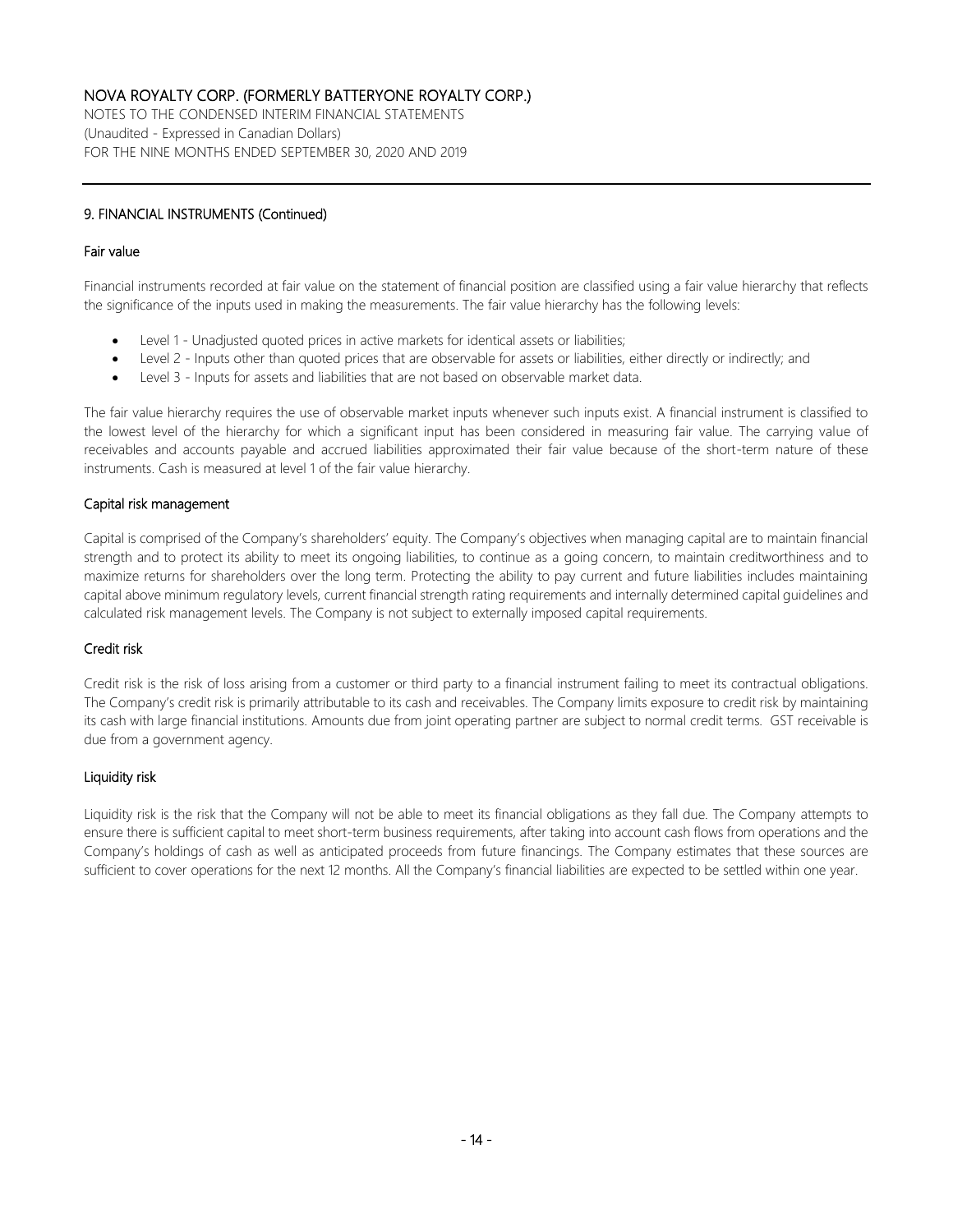NOTES TO THE CONDENSED INTERIM FINANCIAL STATEMENTS (Unaudited - Expressed in Canadian Dollars) FOR THE NINE MONTHS ENDED SEPTEMBER 30, 2020 AND 2019

#### 10. SUPPLEMENTAL DISCLOSURE WITH RESPECT TO CASH FLOWS

Significant non-cash investing and financing transactions during the nine months ended September 30, 2020 included:

- a) issuance of 425,280 common shares as finders fees pursuant to the NuevaUnión royalty acquisition (Note 5). The shares were valued at \$212,640 or \$0.50 per share with \$186,060 included in the royalty balance and \$26,580 received in cash from a joint operating partner;
- b) issuance of 239,000 brokers warrants valued at \$63,066 recorded to reserves;
- c) reversal of \$98,298 of reserves to share capital for options exercised;
- d) reallocation of \$46,154 from deferred acquisition costs to royalty interests on completion of the Nueva Union acquisition agreement;
- e) accrual of \$1,062,724 in accounts payable for staged royalty acquisition payments;
- f) accrual of \$75,793 in accounts payable for deferred acquisition costs; and
- g) issuance of 200,004 common shares for settlement of debt in the amount of \$76,430.

Significant non-cash investing and financing transactions during the nine months ended September 30, 2019 included:

- a) issuance of 4,129,018 of common shares valued at \$1,032,255 pursuant to royalty interest acquisition agreements;
- b) issuance of 1,834,510 warrants valued at \$343,482 pursuant to royalty interest acquisition agreements;
- c) reallocation of \$222,725 of deferred acquisition costs to royalty interests on execution of the related acquisition agreement; and
- d) reallocation of subscriptions received in advance of \$150,000 related to the Issuance of 600,000 common shares at \$0.25 per share for which the proceeds were received in the prior year.
- e) share issue costs of \$32,522 and royalty interest costs of \$13,356 in accounts payable and accrued liabilities.

#### 11. COMMITMENTS

The Company may be required to make payments related to its royalty interests (Note 5), including milestone payments subject to certain achievements being met related to the Janice Lake and NuevaUnión royalty acquisitions.

### 12. EVENTS AFTER THE REPORTING DATE

Subsequent to September 30, 2020, the Company:

a) secured a convertible loan facility of up to \$13,000,000 with Beedie Capital ("Beedie") to fund acquisitions of new royalties and streaming interests. The loan was funded by way of an initial advance of \$3,500,000 at closing, and the remaining \$9,500,000 available for subsequent advances in minimum tranches of \$1,500,000 over the term of the loan. The initial advance is convertible into common shares of the Company at a conversion price of \$1.00 per share and with respect to any subsequent advance, at a conversion price equal to a 20% premium above the 30-day volume-weighted average price ("VWAP") of the Company's common shares on the TSX-V. The loan carries an interest rate of 8.0% per annum on advanced funds and 1.5% on standby funds available, with the principal payment due 48 months after closing. The Company has an option under the loan to defer any interest payments during the first 24 months. Beedie also subscribed \$2,000,000 in the Company's public offering that closed in November 2020. The Company paid commitment fee of \$130,000 and complies with covenants;